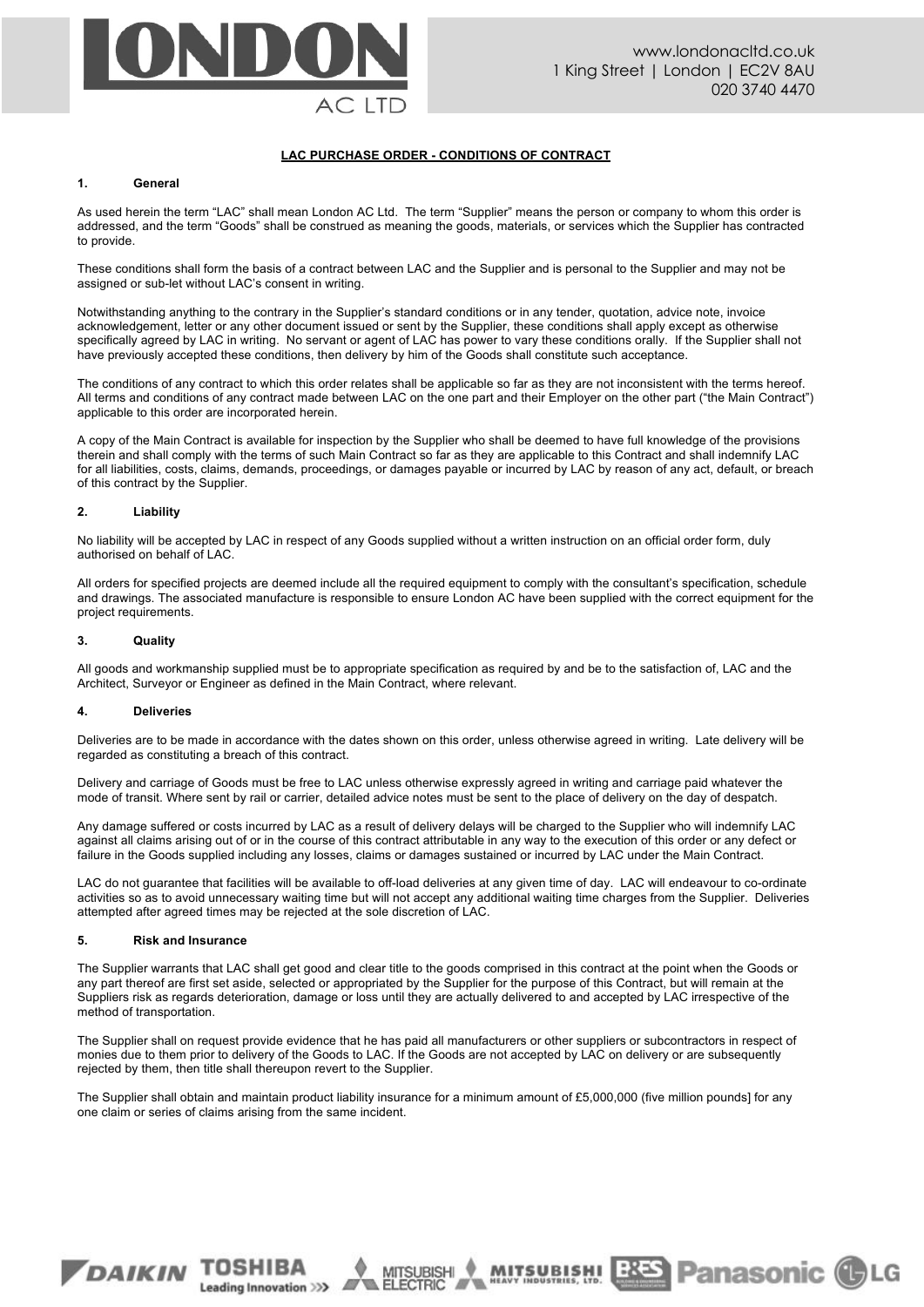

### **6. Quantity and Type**

LAC will not be liable in any respect for any Goods supplied either of the wrong specification or in excess of that stated on the order, and will be entitled to reject any delivery or part of any delivery consisting of insufficient, excessive, incorrect, damaged or defective Goods.

LAC will endeavour to advise the Suppliers promptly of any shortage, loss, damage or defect and in the absence of a proper credit note reserve the right to deduct the value thereof from any monies due to the Supplier.

## **7. Acceptance**

A detailed delivery ticket must accompany each consignment of Goods and only a delivery ticket bearing an original signature of LAC duly authorised representative will constitute acknowledgement of delivery thereof subject to the terms of this contract. The signature will not otherwise form evidence of any matter other than simple delivery, nor will such signature be recognised as a variation or extra order without LAC official confirmation in writing.

Notwithstanding the acceptance of any consignment or delivery, LAC shall be entitled to reject any goods which are found to be incorrect, damaged, defective or otherwise not suitable for their purpose and the Supplier shall immediately remove such incorrect, defective, damaged or unsuitable goods or materials and, if so instructed by LAC, replace them with suitable goods or materials, without any further cost to LAC.

## **8. Cancellation**

Without prejudice to any other rights or remedies which LAC may possess, the right is reserved to cancel the whole or any part of this order should technical approval not be achieved and/or during the progress of the works events arise to prevent the performance of the contract for which the goods are required, or if the Supplier fails to comply with any of the conditions of the Main Contract or this order. In this event, liability will be limited to amounts due for Goods supplied at the date of cancellation PROVIDED THAT no further payments whatsoever shall be due to the Supplier until after LAC have prepared and submitted a fully detailed account of all costs and damages that LAC are entitled to recover from the Supplier, the preparation and submission of such account not to be unreasonably withheld or delayed. Any sums otherwise payable to the Supplier will be abated by the value detailed in the aforesaid account.

Similarly, any breach on the Supplier's part of any term of his contract, either as regards quality, quantity, time of delivery or otherwise shall (whether LAC have accepted the Goods or any part thereof or not, and whether the title in the Goods has passed to it or not) entitles LAC at its discretion, either to treat the contract as repudiated or to treat any such breach as a breach of warranty giving rise to a claim for damages.

Any determination of the contract by LAC under this provision shall be without prejudice to any rights of LAC which have arisen before the date of termination.

#### **9. Price**

The Goods will be paid for at the prices stated on this order, unless otherwise agreed by LAC in writing before delivery is made or subsequently at the discretion of LAC. If this order is given subject to any rise and fall in labour and/or material costs, notification must be made in writing to the address shown overleaf immediately on the occurrence of any such variations and LAC's written approval obtained thereto prior to execution.

#### **10. Set offs and Contra Charges**

LAC reserve the right to set-off or deduct from any monies due or becoming due to the Supplier the amount of any actual or contingent costs, claims, damages, or expenses which LAC may have or are likely to incur in respect of any breeches of this agreement or the supply of any Goods in connection with this or any other contract or the amount of any outstanding or disputed accounts, rendered by LAC to the Supplier for materials supplied or services rendered to the Supplier by LAC.

#### **11. VAT**

Where the goods are subject to value added tax, the amount legally demandable is to be rendered as a separate item of account on a form of VAT invoice acceptable to HM Customs and Excise and if required the Supplier shall produce bona fide evidence of the amount paid or to be paid in respect thereof.

## **12. Sale of Goods Act 1979**

DAIKIN TOSHIBA

Leading Innovation >>>

The Sale of Goods Act 1979 and the Supply of Goods and Services Act 1982, or subsequent amendments to such legislation, shall apply to this contract in so far as the terms and conditions previously mentioned are not inconsistent therewith. The Supplier shall comply with all law and regulations concerning the manufacturing, procuring, purchasing transport and delivery of the contract goods and with the relevant requirements of the Health & Safety at Work Act 1974 or subsequent amendments to such legislation.

## **13. Guarantee**

No limitation of guarantee will be accepted unless specifically agreed in writing by LAC. Where a specific or limited period or amount of guarantee is offered subject to observances by LAC of certain qualifying conditions, it is a condition of acceptance of this order that any action required by LAC under such conditions shall be regularly and formally notified to it in writing at the address given overleaf, failing which the period and value of the guarantee shall operate without any limitation.

MUTSUBISHI 283

MITSUBISHI

**Panasonic CLG**